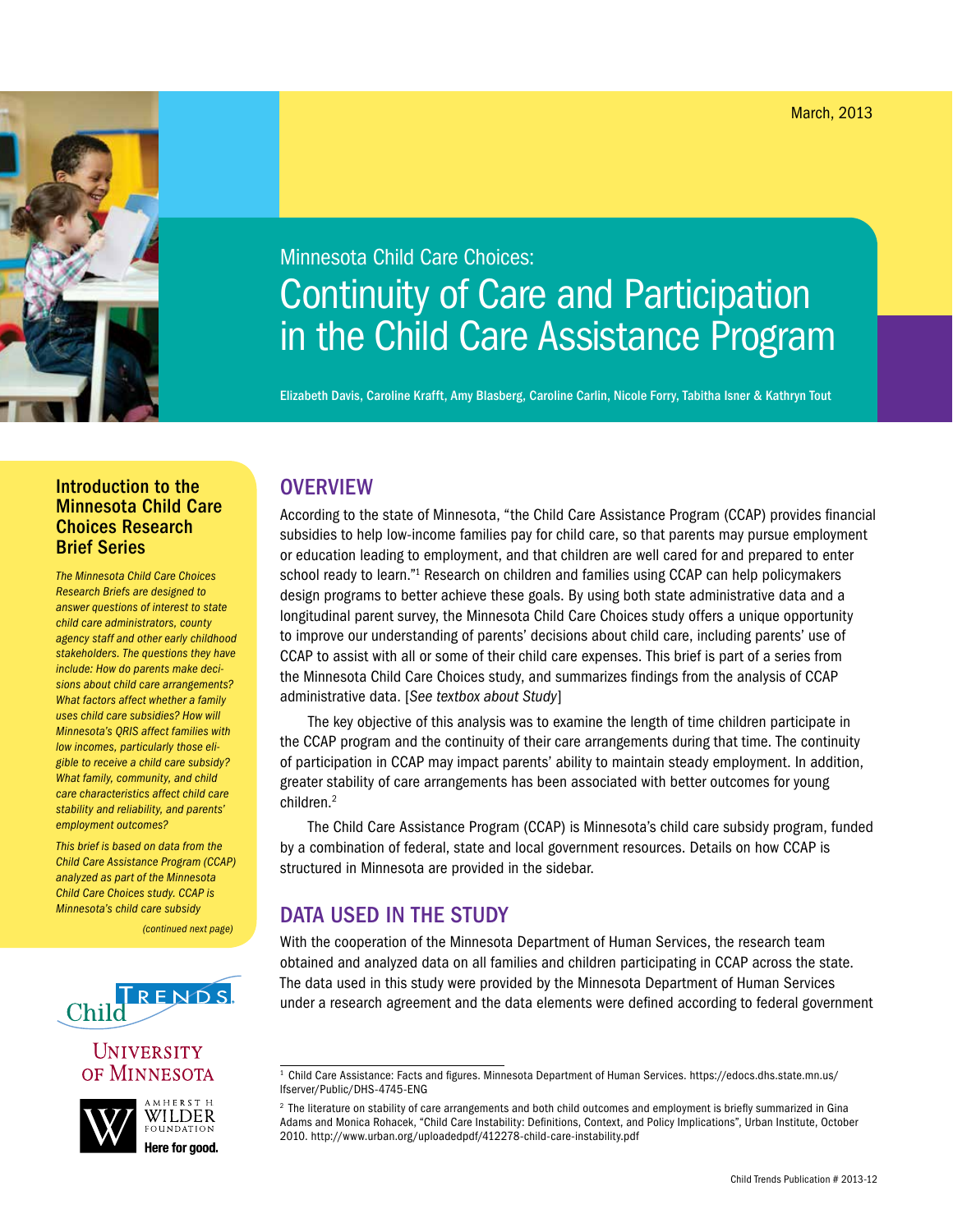#### *(continued from page 1)*

*program funded by a combination of federal, state and local government resources, including the Child Care and Development Fund (CCDF). Counties administer the program. Families are eligible for CCAP if their income is below 175 percent of the federal poverty level, adjusted for family size. Families remain eligible for CCAP until their income reaches 250 percent of the federal poverty level, or when their co-payment for child care has exceeded the cost of care. Three types of child care assistance are available.*

*1. Minnesota Family Investment Program (MFIP) — Diversionary Work Program (DWP) Child Care. This assistance covers child care expenses associated with approved work activities that are authorized in a family's Employment Services Plan.*

*2. Transition Year Child Care. This assistance covers child care expenses during work hours (a minimum of 20 hours per week), or time-limited job search, for up to 12 months after the MFIP/DWP case has closed. Transition Year Extension (TYE) was designed to provide continuous child care assistance to families who complete their 12 months of Transition Year (TY), continue to be eligible, but cannot be moved into Basic Sliding Fee child care.*

#### *3. Basic Sliding Fee (BSF) Child*

*Care. This assistance may be available to families who meet the income eligibility guidelines, have a parent working at least 20 hours per week or participating in approved education or in time-limited job search, and who are not receiving MFIP/DWP or Transition Year child care. Priority groups for these limited funds include basic education students, families moving off Transition Year Care, families receiving subsidy in one county and moving to another Minnesota county, and families in which at least one parent is a veteran.*

*During state fiscal year 2009, Minnesota served an average of 17,693 families per month, at a cost of approximately \$200 million federal, state and county dollars.*

*The entire series of briefs is available online at: www.mdmnresearchpartnership.com and www.childtrends.org.*

reporting requirements. Data covered the period from January 2009 to June 2010,<sup>3</sup> aggregated to a monthly basis for the purposes of this study, and included child, family, child care provider, and payment information.

In order to measure the continuity of program participation, a "spell" of CCAP participation was defined as a series of months in which the child received subsidized child care (care paid in part or full through CCAP). A spell ended when there was a full month in which the child did not receive any subsidized child care through CCAP. Given the relatively short time period of the study (January 2009 to June 2010), many spells began before or ended after the study period. Spells that began before the start of the study (i.e., before January 2009) were excluded because their full length was unknown (these are called "left-censored spells").<sup>4</sup> Spells that were observed in June 2010 may continue after that month; these were included in the study and appropriate statistical methods were used to account for this "right-censoring" of spells.<sup>5</sup>

The dataset without exclusions consisted of 617,084 observations on all children in Minnesota who received child care assistance during the study period, wherein each observation was data on a unique child for a unique month. The full dataset included 64,957 unique children who received CCAP at least once during the January 2009 to June 2010 time period. Excluding those who had only a left-censored spell, the primary data set used for this analysis included 44,582 unique children.

The findings of this study are described below for three topics: 1) Characteristics of the children and families participating in CCAP; 2) Length of continuous spells of CCAP participation for all children and by subgroups; and 3) Continuity of child care arrangements while receiving CCAP. The primary focus of the analysis is on children starting a spell of CCAP participation during the study period. The spells of children who received CCAP in January 2009 at the start of the study (the "left-censored" spells) were excluded from the analysis, and the "new" entrants were used to provide a portrait of the CCAP caseload.<sup>6</sup> In order not to count children with more months of subsidy receipt more heavily in the percentages, descriptive statistics were based on the characteristics of the child and family in the first month of the first observed non-left-censored spell for the child.

# Findings of the Minnesota Child Care Choices Study

### Part 1. Characteristics of Children Participating in CCAP

Children from a variety of backgrounds and a diverse variety of ethnicities participate in CCAP, as shown in Table 1. At least one race/ethnicity was recorded for each child and Hispanic/Latino identification was noted in addition. Nearly 8% of children were Hispanic/Latino. The majority, 55%, were white children, and a large minority, 43% of children served, were Black. Boys were marginally over-represented in the sample, at slightly more than 51%.

 $\frac{3}{3}$  In ongoing research, a longer time period will be used to study the continuity of CCAP participation. For this brief, data were available for 18 months.

<sup>4</sup> Left-censored spells are commonly excluded from studies of spell length (or "survival analysis") because including these spells is likely to over-represent the experiences of participants with long spells.

<sup>&</sup>lt;sup>5</sup> An appendix with details on the statistical methods used and results of estimation of Kaplan-Meier survival functions is available from the authors.

 $6$  The children who started a spell of CCAP participation during the study period may have participated in the program prior to January 2009; thus the spell observed in the study may not be the first spell of CCAP participation for the child. The entry cohort approach, in which children who had only left-censored spells of participation are excluded, is standard in duration studies of program participation. The characteristics of program participants in this study may differ slightly from those described in other reports because of the use of the entry cohort approach.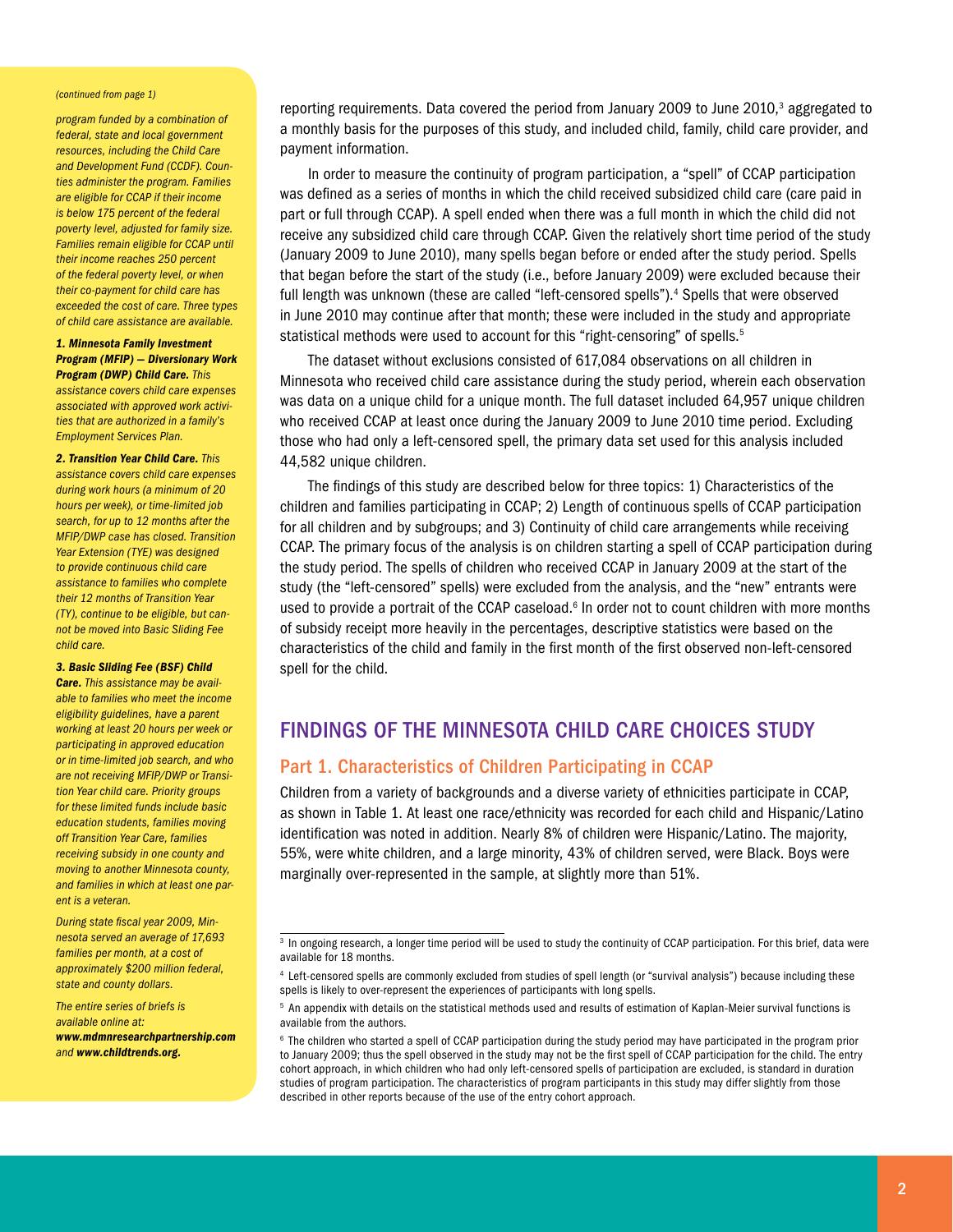#### Table 1. Demographic Characteristics of Children Receiving CCAP

|                            | <b>Percent of children</b> |
|----------------------------|----------------------------|
| <b>GENDER</b>              |                            |
| Male                       | 51.3                       |
| Female                     | 48.7                       |
| RACE/ETHNICITY             |                            |
| Hispanic/Latino            | 7.7                        |
| American Indian/Alaskan    | 5.9                        |
| Asian                      | 4.2                        |
| Black                      | 43.0                       |
| Pacific Island             | 0.2                        |
| White                      | 55.0                       |
| <b>DISABILITY</b>          |                            |
| None identified            | 97.9                       |
| <b>Medical condition</b>   | 1.8                        |
| Special needs over age 12  | 0.1                        |
| Special needs 12 and under | 0.1                        |
| <b>TOTAL</b>               | 100%                       |
| N observations (children)  | 44,584                     |

NOTE: Characteristics are measured in the first month of the first non-left-censored spell per child.

DATA SOURCE: Minnesota Dept. of Human Services Data Warehouse.

Most children who received CCAP during the study period were quite young; nearly half of the children (43%) were two years or younger in the first month they were observed in the sample (Figure 1).<sup>7</sup> Almost one-third (29%) were ages three to five. Only about a quarter (28%) of children were ages 6 to 14. In general children are no longer eligible for CCAP above age 12 unless they have special needs, explaining the very small percent of 13- and 14-year olds observed. Only a small percent of children were identified as disabled (about 2%).<sup>8</sup>



 $\frac{7}{7}$  The age distribution of children reflects the exclusion of left-censored spells from the analysis. If these spells are included, the proportion of very young children is somewhat lower.

<sup>&</sup>lt;sup>8</sup> The disability indicator in this dataset reflects only disabilities that impact the child's eligibility for care or if a special needs payment rate was approved.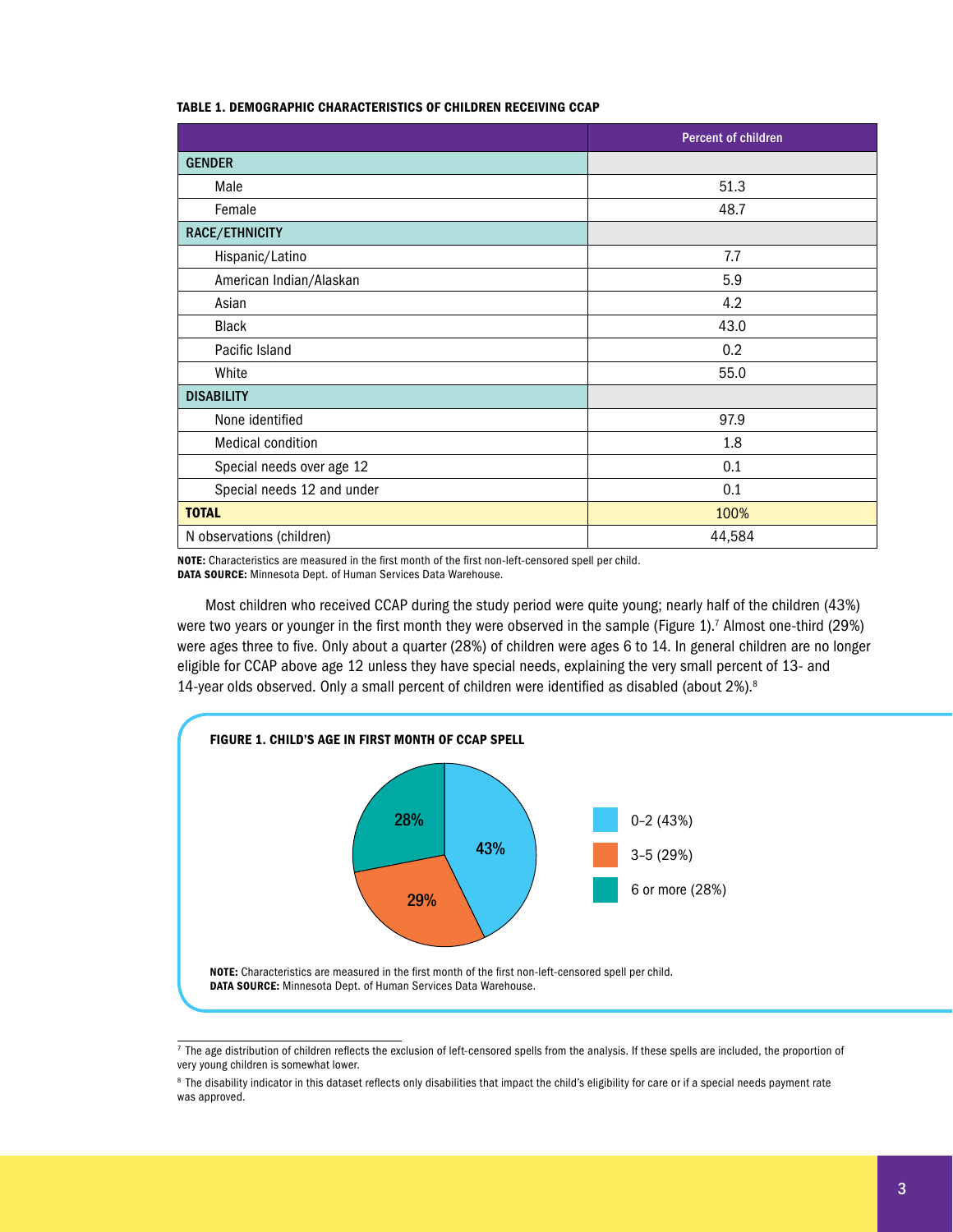Children had a variety of different household structures. Around three fourths of children lived in single-parent households. Children's eligible family size varied widely (Figure 2). Half of children had an eligible family size between two and three (48%), and more than one third (37%) lived in families of four to five people. A relatively small percentage (15%) lived in families with six or more members.



Table 2 presents characteristics of the children's families, and reports these in terms of the percentage of children.<sup>9</sup> Eligibility for CCAP depends in part on family size and income, so we expect families to have relatively low incomes. Nonetheless, there was a range of incomes represented among the families of children receiving CCAP. Over three-fourths (68%) of children were in families that had earned income, with a median income of \$16,046. Around three quarters (77%) of the children received food stamps, and more than one third (37%) received benefits from the Minnesota Family Investment Program (MFIP, Minnesota's Temporary Assistance for Needy Families Program) in the first month of CCAP participation.

Table 2 also shows the program under which children participated in CCAP (in the first month of the spell). More than half of children (53%) participated in the MFIP child care program, and about one third (35%) of children participated in the Basic Sliding Fee (BSF) program. About 12% of children were part of the Transition Year program (including the Transition Year Extension program). Only a small percent, around 1%, received CCAP through other programs.

For the purposes of federal reporting, the state identifies the primary reason for receiving child care assistance as one of four categories: employment; education and training; employment combined with education/training; and other. Employment was the primary reason given for receiving childcare assistance, accounting for around 72% of children in CCAP (Table 2). Another 14% of children were in the combined employment and education or training category.

<sup>&</sup>lt;sup>9</sup> An alternative approach is to report the family characteristics in terms of the percentage of families receiving CCAP. However, since our focus for this brief is on children's spells of CCAP participation, we report the percentage of children in each category. If there are two or more children in the family, all are included in this analysis. However, the percentages based on families rather than children are fairly similar to the percentage of children.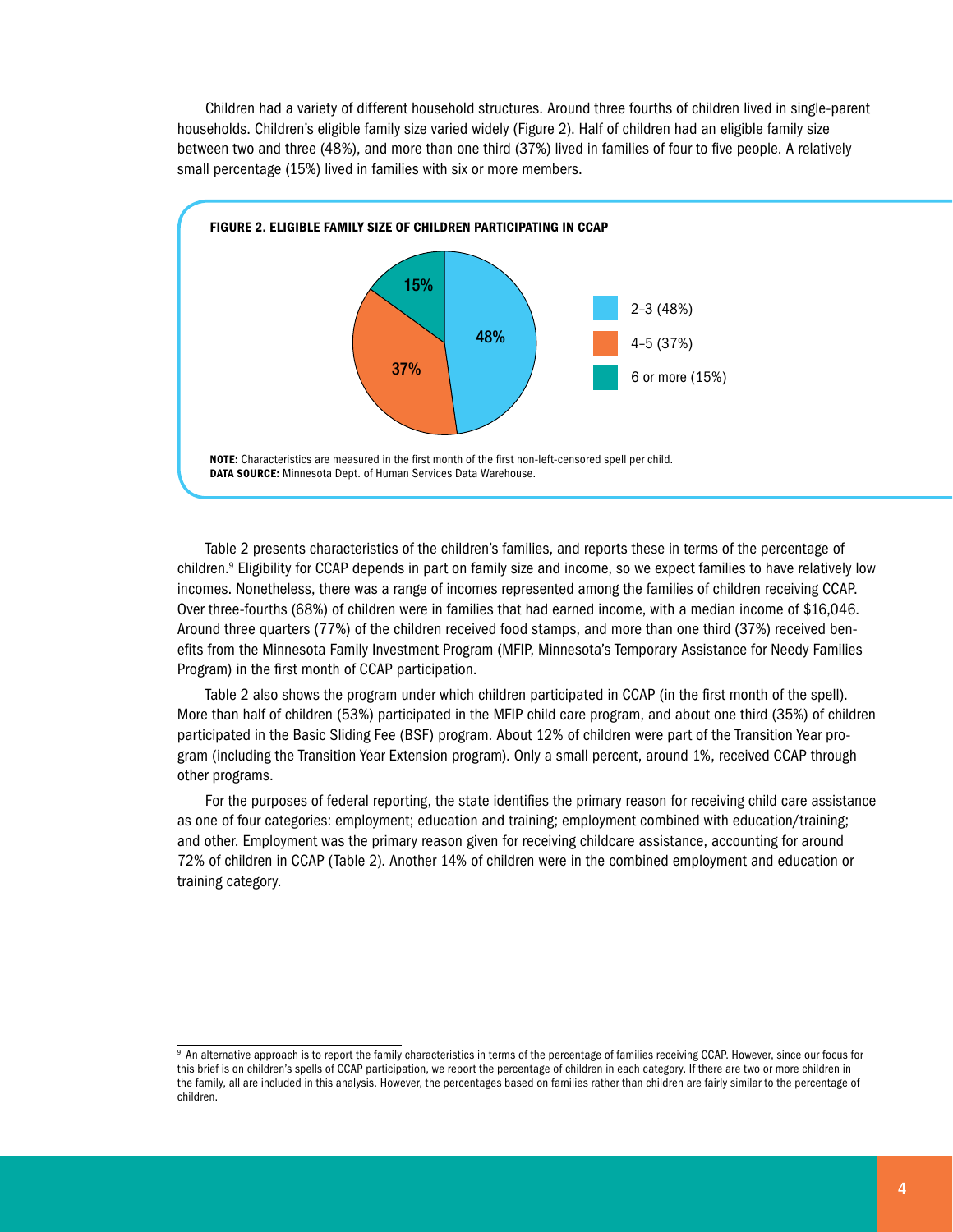#### Table 2. Family Characteristics of Children Receiving CCAP

|                                          | <b>Percent of children</b> |
|------------------------------------------|----------------------------|
| <b>CCAP PROGRAM</b>                      |                            |
| <b>Basic Sliding Fee</b>                 | 34.9                       |
| <b>MFIP Child Care</b>                   | 53.4                       |
| <b>Portability Pool</b>                  | 0.0                        |
| <b>Transition Year</b>                   | 11.6                       |
| <b>RECEIPT OF OTHER GOVT. ASSISTANCE</b> |                            |
| <b>Food Stamps</b>                       | 77.3                       |
| <b>MFIP</b>                              | 36.6                       |
| <b>Housing Aid</b>                       | 22.8                       |
| Social Security/Other                    | 5.1                        |
| Employment/Earned Income                 | 67.7                       |
| <b>REASON FOR CCAP</b>                   |                            |
| Employment                               | 72.0                       |
| Training/Education                       | 7.4                        |
| Employment & Training/Education          | 14.1                       |
| Other                                    | 6.4                        |
| Single parent                            | 74.5                       |
| Median Income                            | \$16,046                   |
| Mean Income                              | \$17,788                   |
| Number of observations                   | 44,584                     |

NOTE: Characteristics are measured in the first month of the first non-left-censored spell per child. DATA SOURCE: Minnesota Dept. of Human Services Data Warehouse.

#### What type of care did children use while receiving CCAP?

Parents receiving CCAP are able to choose any legal child care provider. The types of child care providers recorded in the administrative data include centers, licensed family child care providers, and other care provided in-home or by a family child care provider operating legally but without regulation.10 Figure 3 presents the primary type of care provider used by children in the first month of their CCAP spell. If the child was cared for by more than one subsidized provider in that month, the primary provider was the one with the greatest number of hours of care provided in that month. The most common type of care was center-based care (46%). Licensed family child care providers were the next most frequently observed type of care, at 30%. The remaining quarter (24%) of children were in some other type of legal non-licensed or in-home care. The percentages in each type of care did not change very much if all months of the spell are included, rather than just the first month.

<sup>&</sup>lt;sup>10</sup> The full list of child care provider types identified in the data includes (1) Licensed/regulated in-home child care (2) Licensed/regulated family child care (3) Licensed/regulated group home child care (4) Licensed/regulated center-based care (5) In-home care provided by a non-relative in a setting legally operating without regulation (6) In-home care provided by a relative in a setting legally operating without regulation (7) Family home child care provided by a non-relative in a setting legally operating without regulation (8) Family home child care provided by a relative in a setting legally operating without regulation (9) Group home child care provided by a non-relative in a setting legally operating without regulation (10) Group home child care provided by a relative in a setting legally operating without regulation (11) Child care center legally operating without regulation.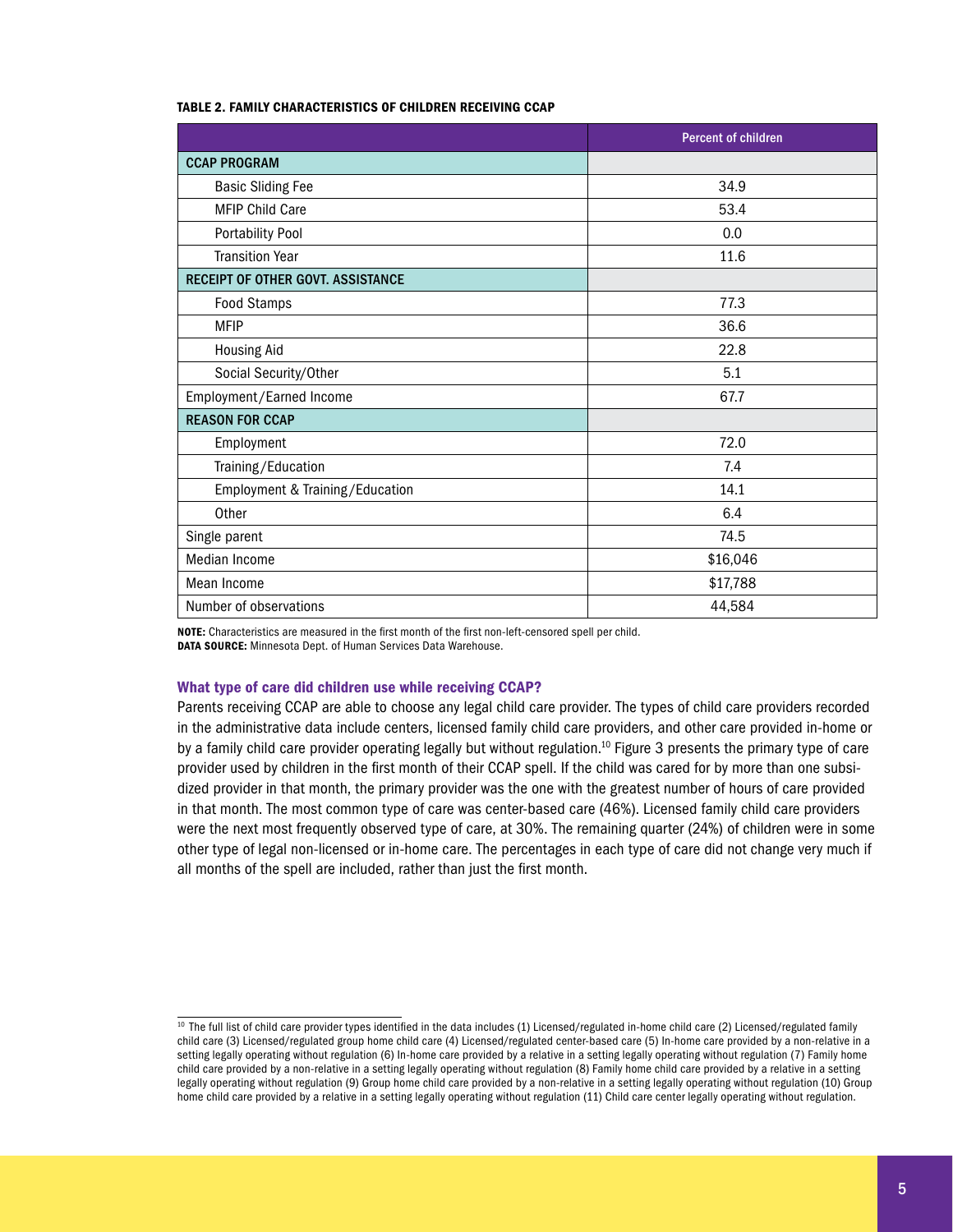

# Definitions of Terms Used in This Study

**SPELL:** A "spell" measures the length of time that a child participated in CCAP without a break. For this study, a spell of CCAP participation was defined as the number of consecutive months in which the child received subsidized child care (care paid in part or full through CCAP). A spell ended when there was a full month in which the child did not receive any subsidized child care through CCAP.

LEFT-CENSORED SPELL: A spell that includes the first month of the study period and therefore may have begun prior to the study period. (These spells were excluded from the study.)

RIGHT-CENSORED SPELL: A spell that includes the last month of the study and therefore may continue past the end of the study period. (These spells were included in the study, and appropriate statistical methods were used to account for the right-censoring.)

FIRST OBSERVED NON-LEFT-CENSORED SPELL: The first spell for a child that begins during the study period, excluding left-censored spells. Most of the analysis was based on the first observed non-left-censored spell for each child (including only one spell per child).

### Part 2: Length of continuous spells of CCAP participation

One of the key research goals of the study was to examine the length of continuous spells of CCAP participation. The focus of the analysis was the spells that were not left-censored, including one spell for each child.11 In some cases, however, results from multiple spells are reported to provide further information on the CCAP experiences of these participants. There were 53,901 non-left-censored spells observed in the study. Of these, slightly less than half (48%) were completed during the study period while the other half (52%) extended at least until the last month observed and so were right-censored (Table 3). Because left-censored spells were excluded from the study, most children (83%) have only one spell during the study period (Table 4). Nonetheless, about 17% of the spells were the second or higher (non-left-censored) spell for the child during the study period. There were 44,584 spells used in the analysis (including only the first observed non-left-censored per child).

<sup>&</sup>lt;sup>11</sup> The spell for each child included in the analysis is the first observed non-left-censored spell.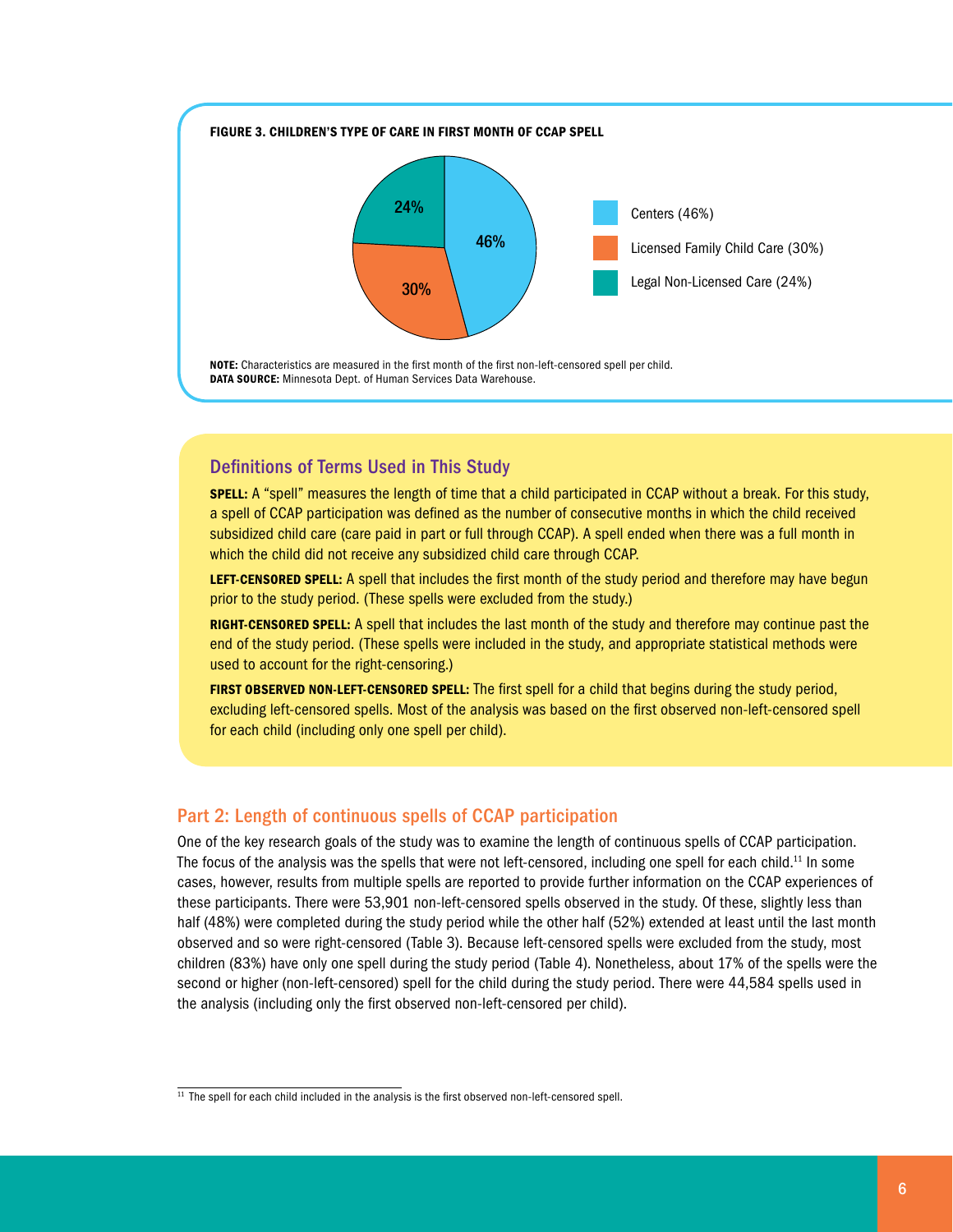#### Table 3. Number of Spells of CCAP Participation and Censoring

|                                                            | Number of spells | <b>Percent of all spells</b> | Percent of<br>non-left-censored spells |
|------------------------------------------------------------|------------------|------------------------------|----------------------------------------|
| Spells that include January 2009<br>(left-censored spells) | 27,963           | 34.2                         | n.a.                                   |
| Non-left-censored spells                                   | 53,901           |                              |                                        |
| Spells that include June 2010<br>(right-censored spells)   | 28,131           | 34.4                         | 52.2                                   |
| Spells that are not<br>right-censored                      | 25.770           | 31.5                         | 47.8                                   |

DATA SOURCE: Minnesota Dept. of Human Services Data Warehouse. Study time period was January 2009 through June 2010.

#### Table 4. Number of Spells of CCAP Participation Per Child Observed During the Study

| <b>Spell Number</b> | <b>Number of spells</b> | Percent of all spells |
|---------------------|-------------------------|-----------------------|
| First spell         | 44,584                  | 82.7                  |
| Second              | 7,942                   | 14.7                  |
| <b>Third</b>        | 1,143                   | 2.1                   |
| Fourth              | 189                     | 0.4                   |
| Fifth               | 39                      | 0.1                   |
| Sixth               | 4                       | 0.0                   |
| <b>TOTAL</b>        | 53,901                  | 100%                  |

NOTE: Excludes left-censored spells in progress in January 2009 at the start of the study.

DATA SOURCE: Minnesota Dept. of Human Services Data Warehouse. Study time period was January 2009 through June 2010.

#### How long did children participate in CCAP?

Children participate in CCAP for varying lengths of time. The study finds that while some children received subsidies for a year or more, there were others who received CCAP subsidies for only a few months and some who had a short spell and then returned for additional months of CCAP. One quarter of children had a spell of four months or less and the median spell length was estimated to be eight months. Nonetheless, more than 25% of the children's spells of CCAP participation were estimated to last for 16 months or more.

The results show that some children exited CCAP fairly quickly, but after the first five or six months, given that they were still receiving CCAP, children were less likely to leave.12 Studying the reasons for leaving CCAP was beyond the scope of this component of the study, however, it is likely that exits from CCAP in the first few months are related at least in some cases to short-term training programs that end, unstable employment or housing situations, summer or short-term care, and other factors. As shown below, children whose reason for receiving CCAP fell into the "other" category had the shortest spells of CCAP participation on average (although these were only about 6% of the spells).

 $\frac{12}{12}$  An appendix with additional technical details on the survival analysis is available from the authors. The appendix contains plots of the hazard function and of survival functions by key subgroups based on child and family characteristics.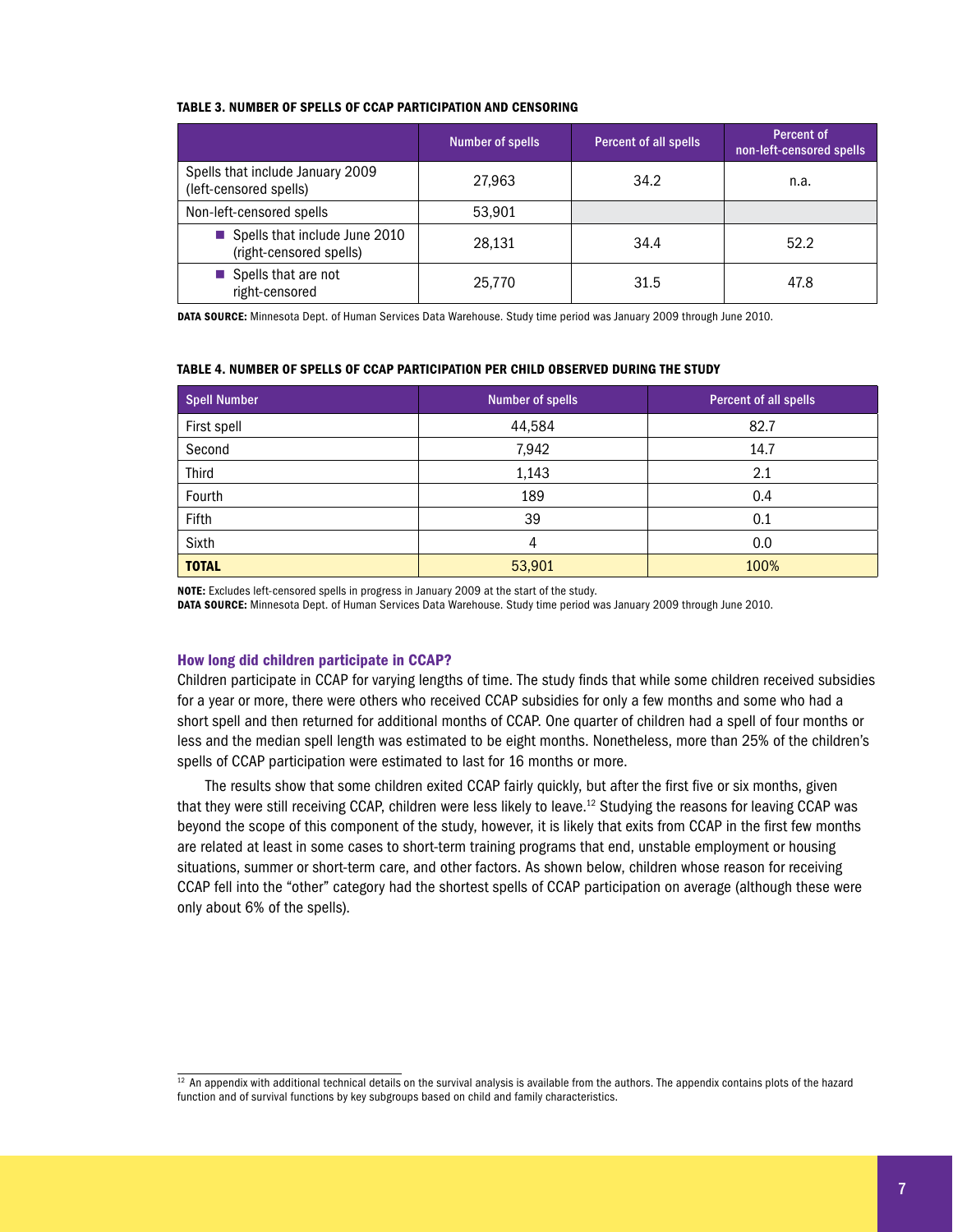#### Did the length of CCAP participation vary with child characteristics?

Table 5 presents the differences in length of CCAP spells for different subgroups defined by the background characteristics of the children and their families.13 Among all the children, 25% of spells ended by four months, and 50% ended by eight months, but more than 25% still remained in a continuous spell of CCAP participation even after 16 months. In most cases, the results for different subgroups were quite similar to this overall pattern. There was no difference in estimated spell length observed by gender. However, Hispanic/Latino children had somewhat shorter spells, with 25% of children leaving CCAP by three months and a median spell length of seven months. American Indian/Alaskan children also had slightly shorter spells, with a median spell length of six months, 25% leaving by three months, and 15 months for the 75th percentile. Black children's spells were similar to those for non-black children, but white children had slightly shorter spells than non-white children with a median CCAP spell length of eight months.

Other characteristics of children or their families were associated with slightly shorter spells of CCAP participation. Children in families receiving food stamps or MFIP at the start of their CCAP spell had a slightly shorter median spell length of seven months, compared to median spell lengths of ten and nine months for those not on food stamps or MFIP, respectively. The opposite was true of housing assistance. Those on housing assistance had longer spells, nine months versus seven months at the median or  $50<sup>th</sup>$  percentile. The median spell length was slightly longer (eight months) for single parents than for those with another adult in the household (seven months).

Children who entered under different CCAP programs also showed substantially different patterns of subsidy use. Children in families who started their spells in the Basic Sliding Fee (BSF) program tended to have longer spells than those in other programs. The median spell length was shorter for children who started in MFIP child care, seven months compared to ten months for those receiving BSF. While it appears that children in the Transition Year program experienced shorter spells of CCAP participation on average, with a median spell length of six months, it is important to recall that they may have changed programs during the spell of subsidy participation. The CCAP program was identified based on the first month of the spell, so families may have shifted between sub programs during the months of CCAP participation reported here (and these changes were not reflected in this analysis).

The pattern of CCAP participation duration also varied with the reason for assistance: employment versus education and training. Those who are employed, the most frequent reason for assistance, had a median spell length of eight months. Those in education or training programs tended to exit CCAP more quickly, with 25% leaving by three months and 50% by six months. There were also fewer very long spells among those in training or education programs, with a 75th percentile of 14 months, compared to over 16 months for those employed. Children on CCAP for reasons in the "other" category had by far the shortest spells, with 25% leaving by three months, 50% by four, and 75% by seven months.

Different length of subsidy use patterns were also evident based on children's initial type of care provider. The shortest subsidy spells were at centers, with 25% exiting after three months and 50% after seven months. Half of children at both licensed family child care providers and legal/non-licensed care left CCAP by eight months. However, more than 25% of children remained in CCAP beyond 16 months across all types of care.

<sup>&</sup>lt;sup>13</sup> An alternative way to compare spell lengths is to examine the proportion still participating at each point in time (called "survival functions") for different groups. It is possible to test whether the differences in medians between different groups are statistically significant. Such a test indicates differences at a single point in the survival function. It is more statistically sound to test differences in the entire survival function between different groups. In testing the differences in survival functions between different groups, all the groups in Table 5 showed statistically significantly differences at the 5% level, EXCEPT females, Asian, and Black as compared respectively to males, non-Asians, and non-Blacks. An appendix, available from the authors, provides figures showing the estimates of the survival functions for different groups.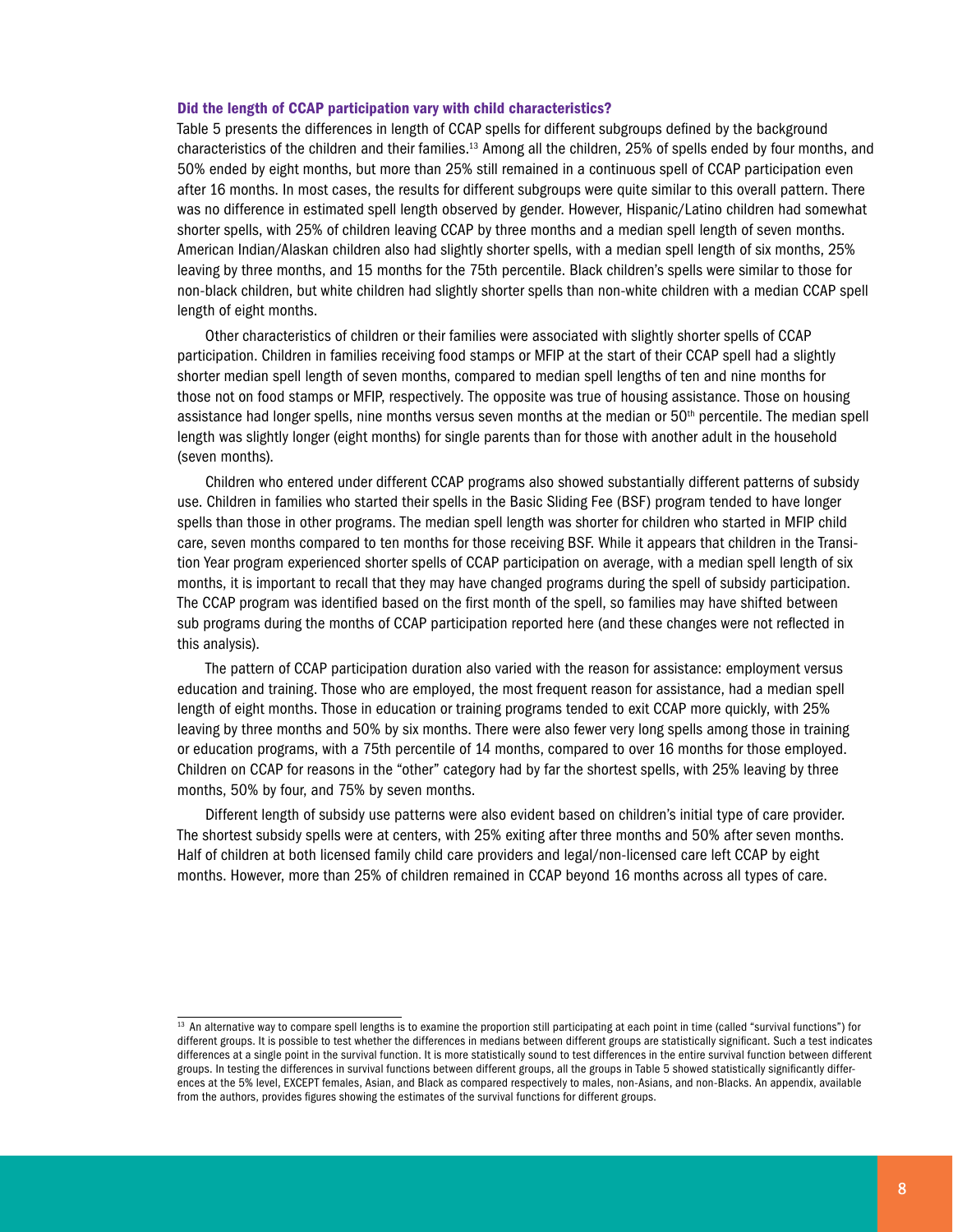| <b>Number of months</b>           | 25th percentile | <b>Median</b>    | 75th percentile |  |
|-----------------------------------|-----------------|------------------|-----------------|--|
| All children                      | 4               | 8                | >16 months      |  |
| <b>GENDER</b>                     |                 |                  |                 |  |
| Male                              | 4               | 8                | >16 months      |  |
| Female                            | 4               | 8                | >16 months      |  |
| RACE/ETHNICITY                    |                 |                  |                 |  |
| American Indian / Alaskan         | 3               | $\,6$            | 12              |  |
| Asian/ Pacific Islander           | 4               | 7                | >16 months      |  |
| <b>Black</b>                      | 4               | 8                | >16 months      |  |
| White                             | 4               | 8                | >16 months      |  |
| Hispanic/Latino, non-white        | 3               | $\,6$            | >16 months      |  |
| Hispanic/Latino, white            | 3               | $\overline{7}$   | >16 months      |  |
| Multi-racial                      | 4               | 8                | >16 months      |  |
| <b>SINGLE PARENT</b>              |                 |                  |                 |  |
| No                                | 3               | $\overline{7}$   | >16 months      |  |
| Yes                               | 4               | 8                | >16 months      |  |
| <b>FOOD STAMPS</b>                |                 |                  |                 |  |
| N <sub>0</sub>                    | 4               | 10               | >16 months      |  |
| Yes                               | 4               | $\overline{7}$   | >16 months      |  |
| <b>MFIP</b>                       |                 |                  |                 |  |
| No                                | $\sqrt{4}$      | $\boldsymbol{9}$ | >16 months      |  |
| Yes                               | 3               | $\overline{7}$   | >16 months      |  |
| <b>HOUSING ASSISTANCE</b>         |                 |                  |                 |  |
| No                                | $\sqrt{4}$      | $\overline{7}$   | >16 months      |  |
| Yes                               | 4               | 9                | >16 months      |  |
| <b>CCAP PROGRAM</b>               |                 |                  |                 |  |
| <b>Basic Sliding Fee</b>          | 4               | 10               | >16 months      |  |
| <b>MFIP Child Care</b>            | 4               | $\overline{7}$   | >16 months      |  |
| <b>Portability Pool</b>           | $\sqrt{4}$      | $\overline{7}$   | 9               |  |
| <b>Transition Year</b>            | 3               | $\,$ 6           | >16 months      |  |
| <b>REASON FOR CCAP</b>            |                 |                  |                 |  |
| Employment                        | 4               | 8                | >16 months      |  |
| Training/Education                | 3               | $6\phantom{1}$   | 14              |  |
| Employment & Training/Education   | 4               | 10               | >16 months      |  |
| Other                             | 3               | $\overline{4}$   | $\overline{7}$  |  |
| <b>TYPE OF CARE (FIRST MONTH)</b> |                 |                  |                 |  |
| Center                            | 3               | $\overline{7}$   | >16 months      |  |
| Licensed family child care        | 4               | 8                | >16 months      |  |
| Legal non-licensed care           | 4               | 8                | >16 months      |  |

#### Table 5. Estimated Length of Spells of CCAP Participation, by Subgroup

NOTE: Characteristics were measured in the first month of the first non-left-censored spell per child. Spell lengths were measured using Kaplan-Meier method and exclude left-censored spells that began in January 2009 or earlier. In testing the differences in survival functions between different groups, all the groups in Table 5 showed statistically significantly differences at the 5% level, EXCEPT females, Asian, and Black as compared respectively to males, non-Asians, and non-Blacks. An appendix, available from the authors, provides figures showing the estimates of the survival functions for different groups.

DATA SOURCE: Minnesota Dept. of Human Services Data Warehouse.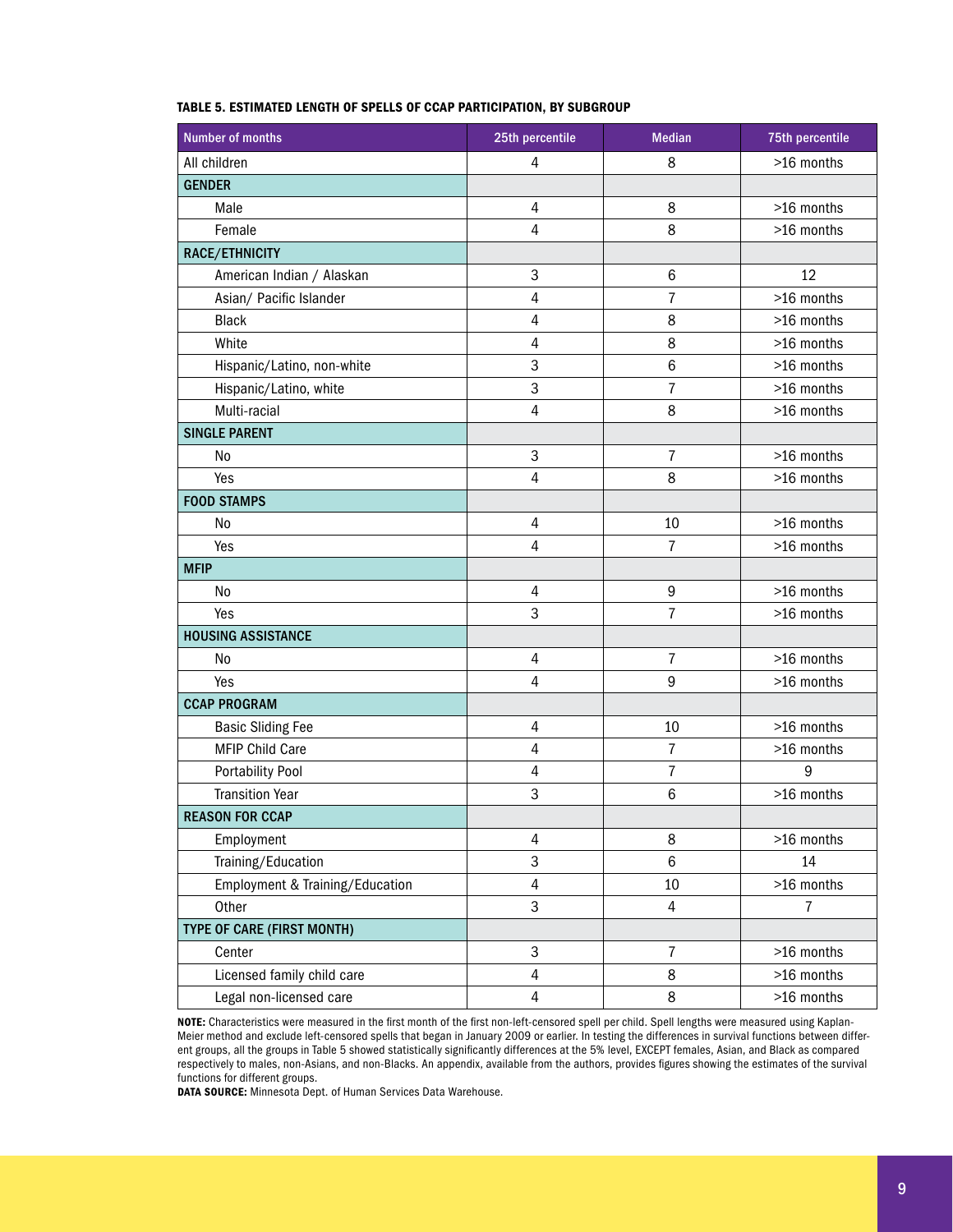## Part 3. Child Care Arrangements while Participating in CCAP

The administrative records included all providers paid through CCAP for the child's care. In any given month there may be multiple child care providers for a child due to the use of multiple providers to cover the parent's work and/ or education schedule, or because the parent has moved the child from one care setting to another. It is difficult to summarize children's care experiences while receiving CCAP because of these different patterns. A number of different measures of arrangement stability were compared in order to provide a detailed picture of subsidized child care arrangements for children participating in CCAP. However, children also may have been cared for by other providers who were not paid through CCAP. Arrangements not included in the CCAP data could not be counted in these measures.

In cases where the child had more than one provider in a month, the researchers looked to see whether one or both of the providers continued into the next month. Switching between primary and secondary provider (defined by the number of hours of care in that month) was accounted for separately from moves to a new provider (cases in which one provider did not continue into the next month).

#### How many child care providers did children have while participating in CCAP?

In the initial month of a CCAP spell, the existence of multiple providers for a child was very uncommon. Only 2.1% of children had multiple providers during the first month of the spell. During at least one month of the spell, 13.6% of children had more than one provider. Children usually had multiple providers in a month when they were changing providers. Of the 13.6% of children who experienced multiple providers in a month, nearly two thirds (8.6%) had multiple providers in only one month, suggesting that this was likely a transition between providers (Table 6). The remaining 5% of children were with multiple providers for more than one month, which indicates either ongoing multiple providers or multiple months with a change in provider.

| Number of months with multiple providers | <b>Percent of children</b> |  |  |
|------------------------------------------|----------------------------|--|--|
| $\mathbf{0}$                             | 86.4                       |  |  |
| $\mathbf{1}$                             | 8.6                        |  |  |
| $\overline{2}$                           | 2.4                        |  |  |
| $\mathbf{3}$                             | 0.8                        |  |  |
| $\overline{4}$                           | 0.5                        |  |  |
| $\overline{5}$                           | 0.3                        |  |  |
| $6\phantom{1}6$                          | 0.2                        |  |  |
| 7                                        | 0.2                        |  |  |
| 8                                        | 0.1                        |  |  |
| $9\,$                                    | 0.1                        |  |  |
| 10 or more                               | 0.3                        |  |  |
| Number of observations                   | 44,584                     |  |  |

#### Table 6. Number of Months Within a CCAP Spell with Multiple Providers

NOTE: Analysis included the first non-left-censored spell per child.

DATA SOURCE: Minnesota Dept. of Human Services Data Warehouse.

### How stable were provider-child relationships during spells of CCAP participation?

The stability of provider-child relationships is important to the well-being of children. However, there are a number of different ways to define and measure a stable provider-child relationship.14 Table 7 provides a number of differ-

<sup>&</sup>lt;sup>14</sup> Gina Adams and Monica Rohacek, "Child Care Instability: Definitions, Context, and Policy Implications", Urban Institute, October 2010. http://www.urban.org/uploadedpdf/412278-child-care-instability.pdf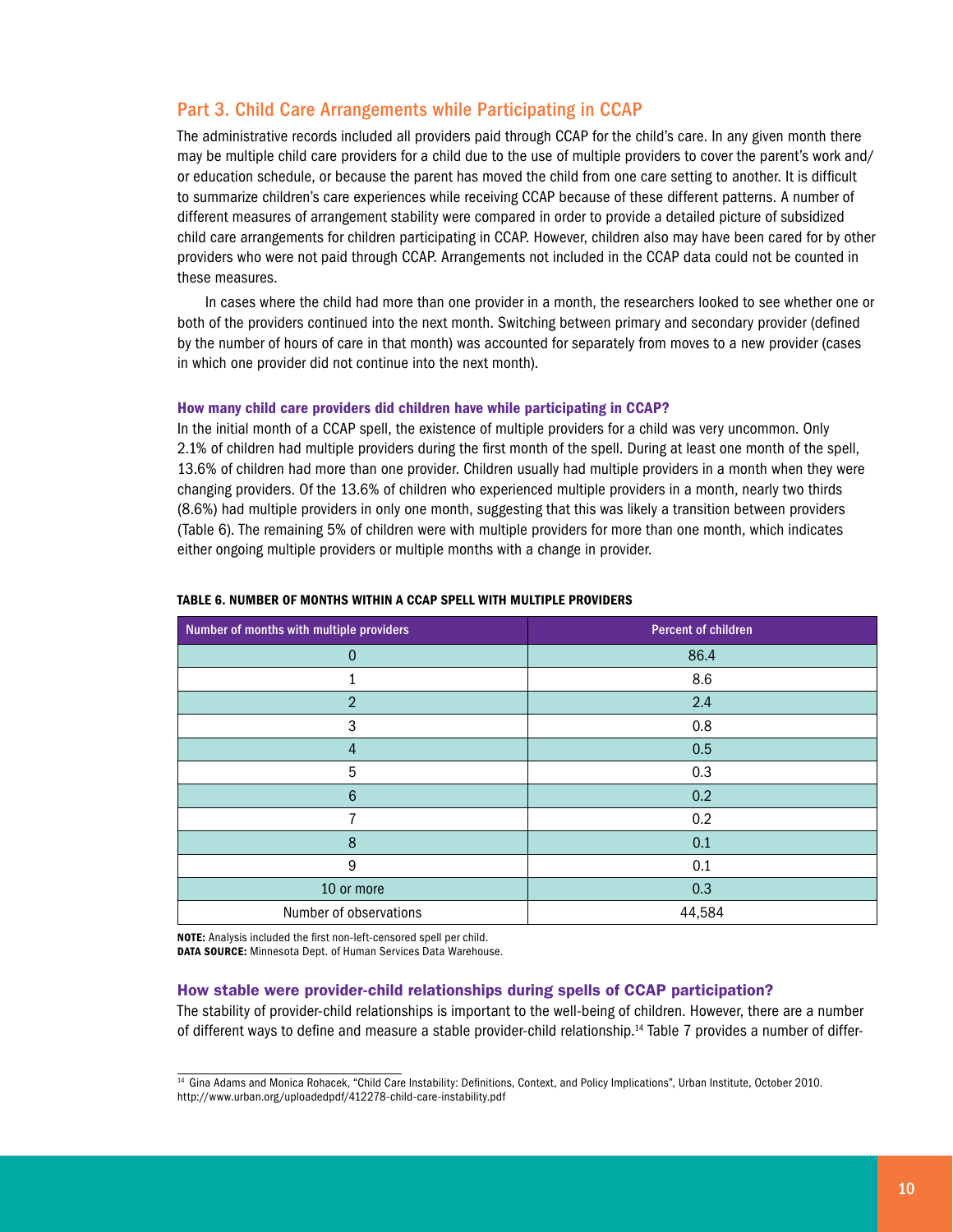ent measures of the stability of care children experienced, defined as changes in care arrangements. (The data do not capture changes in individual caregivers within arrangements.) The table provides these measures both for the first non-left-censored spells and for all months on CCAP in the study period. The measures are also presented for primary providers only (defined by the number of hours in care that month) and for all providers.

The average number of providers observed in a spell was 1.18 when only primary providers were counted, and only slightly higher (1.21) when all providers were counted (because few children had more than one provider in a spell). When the number of providers was measured over all observed months of CCAP participation during the study period, children averaged 1.35 primary providers and 1.40 total providers.

|                                    | In a CCAP spell | In all observed months on CCAP |
|------------------------------------|-----------------|--------------------------------|
| <b>AVERAGE NUMBER OF PROVIDERS</b> |                 |                                |
| Primary provider only              | 1.18            | 1.35                           |
| All providers*                     | 1.21            | 1.40                           |
| PERCENT WHO CHANGED PROVIDERS      |                 |                                |
| Primary provider only              | 14.9%           | 27.7%                          |
| All providers*                     | 13.4%           | 16.7%                          |
| <b>PRIMARY PROVIDER RATIO</b>      |                 |                                |
| All children                       | 0.95            | 0.91                           |
| Those who had a provider change    | 0.68            | 0.67                           |
| <b>DURATION OF ARRANGEMENTS</b>    |                 |                                |
| Median length of arrangements      | 6               | 5                              |
| Number of observations             | 44,584          | 359,034                        |

#### Table 7. Stability of Care Arrangements while Receiving CCAP

\*Measures including all providers do not count shifts in hours of care between two providers (from primary to secondary provider for example) as a change in provider.

NOTE: Spell analysis included the first non-left-censored spell per child.

DATA SOURCE: Minnesota Dept. of Human Services Data Warehouse.

The small number of providers used during a spell of CCAP participation is confirmed by looking at the percent of children who experience a change of provider.15 Only 14.9% of children experienced a change in their primary provider during a spell. Some of these providers were still providing care but switched from a primary to secondary position (i.e., provided fewer hours of care). When these switches were excluded, only 13.4% of children experienced a change in provider during the spell. More children experienced changes when all observed months of CCAP participation were considered. More than a quarter of children (27.7%) experienced a transition in their primary provider, but only 16.7% of children experienced the complete exit of their original providers. Overall these results suggest that care arrangements were stable for most children during the observed period of CCAP participation.

Another measure of stability is the primary provider ratio (PPR), the number of months with the longest provider divided by the total observed months of subsidy receipt.<sup>16</sup> This measure captures another dimension of stability. For instance, a child who had three providers for three months each would have the same average number of providers (three) and the same number of provider changes (two) as a child who first had two providers for one month each, and then seven months with one provider. However, the first child would have spent one third of his or her time with the primary provider, and the second child seven-ninths of his or her time with the primary provider.

<sup>&</sup>lt;sup>15</sup> Recall that parents may use additional providers who are not paid through CCAP and thus are not counted in these numbers.

<sup>16</sup> Meyers, M.K., Peck, L., Davis, E.E., Collins, A., Kreader, J.L., Georges, A., Weber, R., Schexnayder, D.T., Schroeder, D.G., & Olson, J.A. (2002, July). *The dynamics of child care subsidy use: A collaborative study of five states*. Report. New York: Columbia University, Mailman School of Public Health, National Center for Children in Poverty.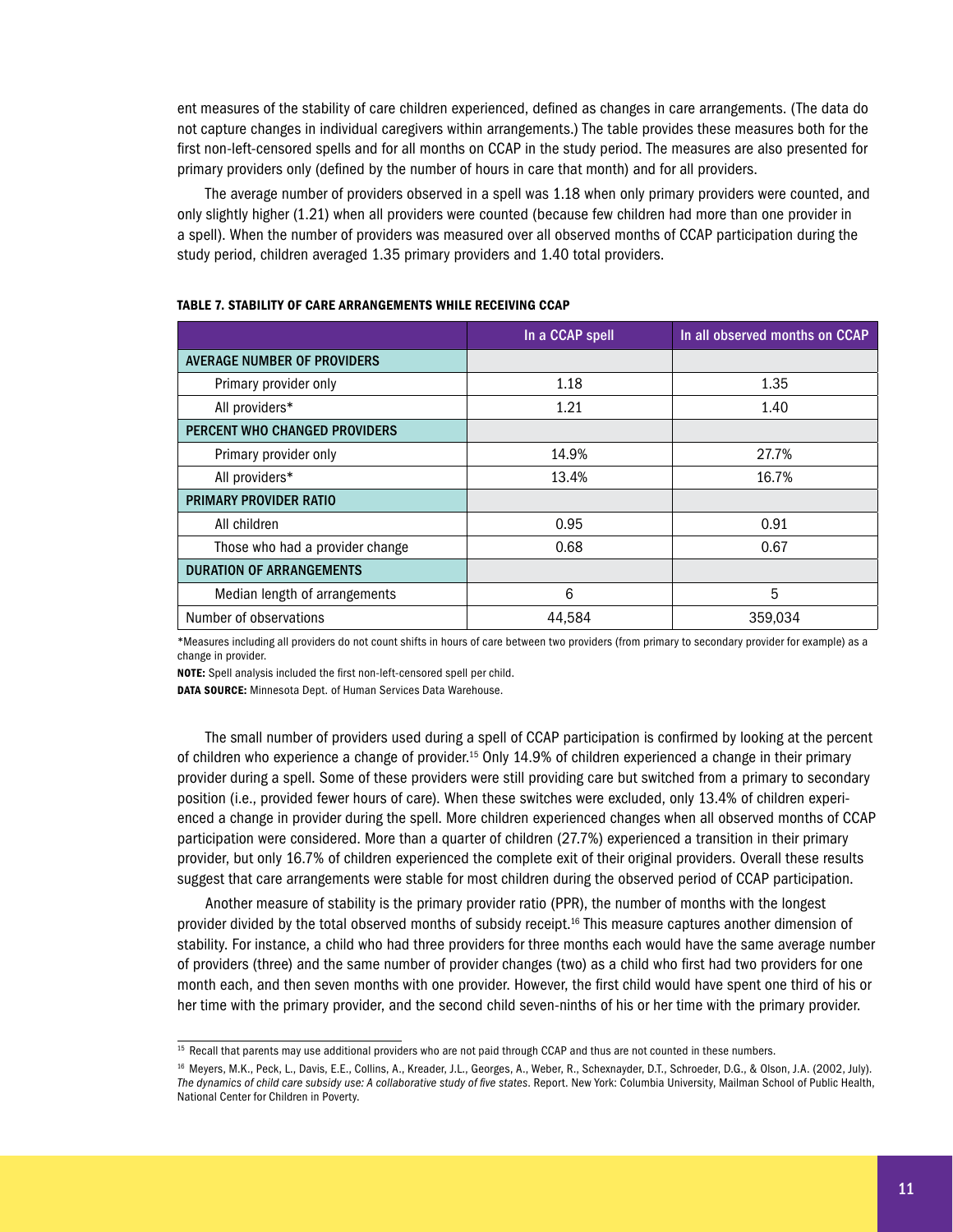The findings of this analysis show that children spent most of their CCAP months with the same provider, using the primary provider ratio as a measure of time spent in the longest arrangement. Regardless of whether the analysis was based on the inclusion of all months or of one spell, the primary provider ratio was quite high. On average, children spent over 90% of their months of CCAP participation with one primary provider.

The primary provider ratio includes those who never changed providers during the spell of CCAP participation (ratio=1). Even among children who experienced at least one transition in their primary provider, however, the primary provider ratio was quite high. Children with at least one provider change spent over two thirds (68%) of their time with one provider.

A final measure of the stability of provider-child relationships is the median length of a subsidized arrangement, that is, how long a child continues with his or her initial primary provider until the relationship is ended by either the end of a subsidy spell or the end of that relationship. The estimated median length of a subsidized arrangement was six months, two months shorter than the median length of CCAP spells.

In examining the stability of provider-child relationships while participating in CCAP, it is important to recognize that the interpretation of the stability measures depends in part on how long the child receives child care assistance (in part because the data do not measure changes in provider when not on CCAP). Having one provider for a three-month spell is not very informative about the stability of care for the child; whereas having only one provider for 12 or 15 months reflects a highly stable care arrangement. Table 8 shows the key stability measures dividing the children into groups based on the number of observed months of CCAP participation.

Children with very few observed months of CCAP participation rarely experienced a change in providers in those months. For those with four or fewer months on CCAP, 3% experienced a provider transition in their first spell and almost 6% did across all spells. These percentages quickly rise with more months of CCAP participation. For children with five to eight months of subsidy participation, 13% experienced a change in primary provider. Over one quarter of those with CCAP for a year or longer had a change in primary provider in their first spell, and nearly 40% experienced a primary provider change looking across all months of CCAP participation.

Despite the frequency of provider changes for those with more months of CCAP participation, the primary provider ratio was high across all groups. Those with only a few months of CCAP typically had only one provider and a PPR close to one. But even those with 12 or more months of CCAP participation spent about 90% of the months receiving CCAP with the same provider. The results suggest that the arrangements paid for through CCAP were quite stable for most children observed in the study period.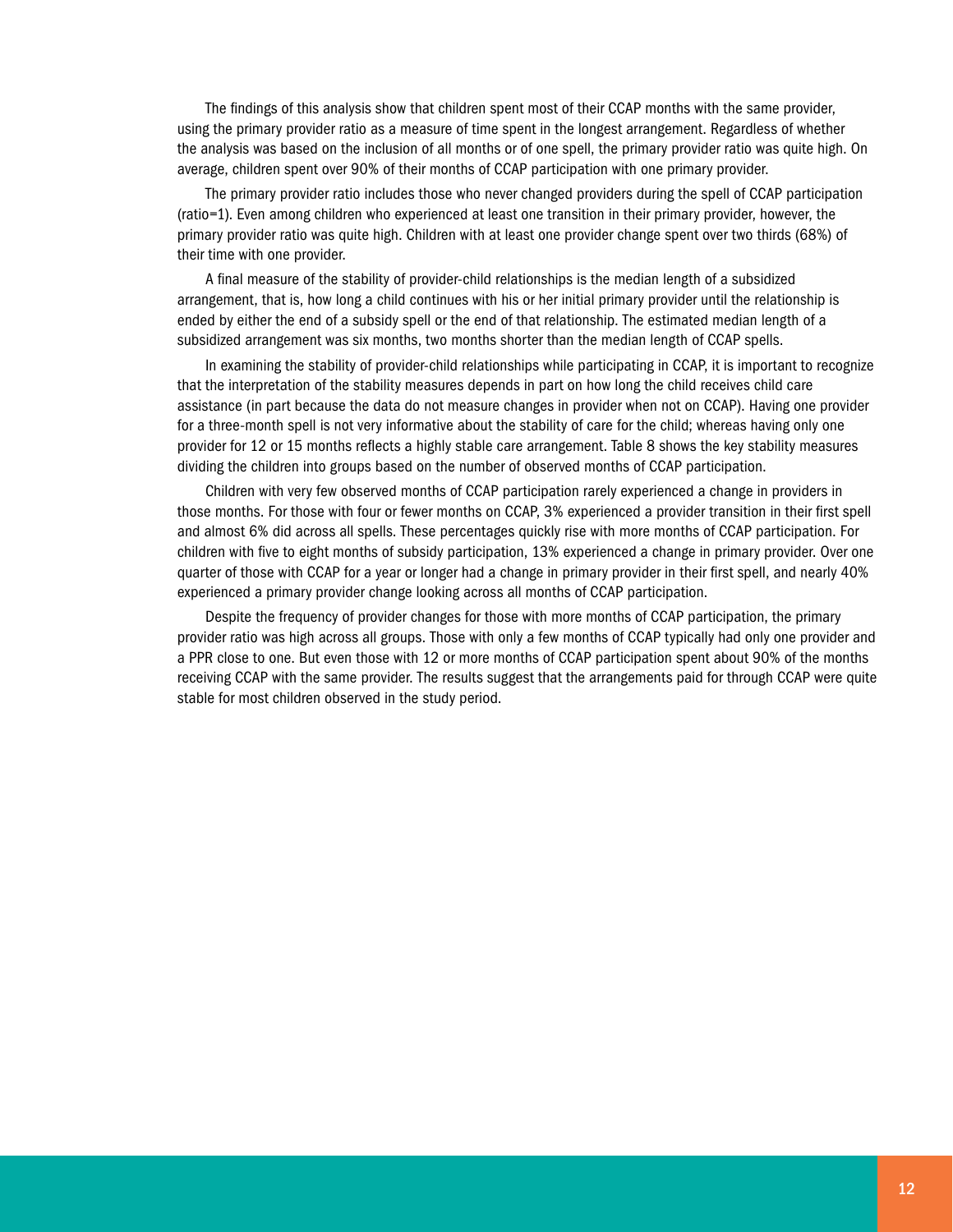|                                               | Cumulative duration of CCAP participation during study time period |                  |                   |                               |              |
|-----------------------------------------------|--------------------------------------------------------------------|------------------|-------------------|-------------------------------|--------------|
|                                               | 4 months<br>or fewer                                               | 5 to 8<br>months | 9 to 12<br>months | <b>More than</b><br>12 months |              |
| <b>AVERAGE NUMBER OF PROVIDERS</b>            |                                                                    |                  |                   |                               |              |
| First non-left-censored spell                 |                                                                    |                  |                   |                               |              |
| Primary provider                              | 1.03                                                               | 1.14             | 1.24              | 1.35                          |              |
| All providers*                                | 1.05                                                               | 1.17             | 1.28              | 1.42                          |              |
| All observed months                           |                                                                    |                  |                   |                               |              |
| Primary providers                             | 1.06                                                               | 1.28             | 1.46              | 1.53                          |              |
| All providers*                                | 1.10                                                               | 1.35             | 1.54              | 1.67                          |              |
| <b>PERCENT WHO CHANGED PROVIDERS</b>          |                                                                    |                  |                   |                               |              |
| First non-left-censored spell                 |                                                                    |                  |                   |                               |              |
| Primary provider                              | 3.36                                                               | 13.02            | 20.40             | 27.66                         |              |
| All providers*                                | 2.46                                                               | 11.58            | 18.88             | 25.06                         |              |
| All observed months                           |                                                                    |                  |                   |                               |              |
| Primary providers                             | 5.92                                                               | 24.80            | 36.33             | 39.16                         |              |
| All providers*                                | 2.33                                                               | 12.73            | 23.11             | 31.95                         |              |
| <b>PRIMARY PROVIDER RATIO</b>                 |                                                                    |                  |                   |                               |              |
| All observed months                           | 0.99                                                               | 0.96             | 0.93              | 0.90                          |              |
| <b>PERCENT OF SAMPLE</b>                      |                                                                    |                  |                   |                               |              |
| Children with a first non-left-censored spell | 32.0%                                                              | 23.9%            | 20.0%             | 24.1%                         |              |
| All children                                  | 27.1%                                                              | 21.1%            | 16.9%             | 34.9%                         |              |
| N (OBSERVATIONS)                              |                                                                    |                  |                   |                               | <b>TOTAL</b> |
| Children with a first non-left-censored spell | 14,282                                                             | 10,650           | 8,925             | 10,727                        | 44,584       |
| All children                                  | 17,612                                                             | 13,723           | 10,955            | 22,667                        | 64,957       |

#### Table 8. Stability of Provider-Child Relationships, by Number of Months Receiving CCAP

\*Note: Measures including all providers do not count shifts in hours of care between two providers (from primary to secondary provider for example) as a change in provider.

DATA SOURCE: Minnesota Dept. of Human Services Data Warehouse.

# Implications and Next Steps

Despite the relatively short time period studied (18 months), the analysis of CCAP participation spells found that the typical child received CCAP for eight months without a break, and that arrangements were reasonably persistent while receiving CCAP. Some children had quite short spells of CCAP participation, with 25% of spells ending by the fourth month. On the other hand, the longest 25% of spells exceeded 16 months. Participation in CCAP for a year or more is likely to help support stable employment for parents and consistent care-giving arrangements for children. While participating in CCAP, most children in the study had only one provider. Even though one-quarter of children who received CCAP for 12 months or more had at least one change in primary provider, 90% of the time was spent with a single provider.

Only a few studies have examined length of participation in the child care subsidy program in different states, and most have concluded that spells of subsidized child care tend to be short. One study found that the median spell length ranged from three to seven months across five states.<sup>17</sup> A more recent study in Wisconsin estimated

<sup>17</sup> Meyers, M.K., Peck, L., Davis, E.E., Collins, A., Kreader, J.L., Georges, A., Weber, R., Schexnayder, D.T., Schroeder, D.G., & Olson, J.A. (2002, July). *The dynamics of child care subsidy use: A collaborative study of five states*. Report. New York: Columbia University, Mailman School of Public Health, National Center for Children in Poverty.